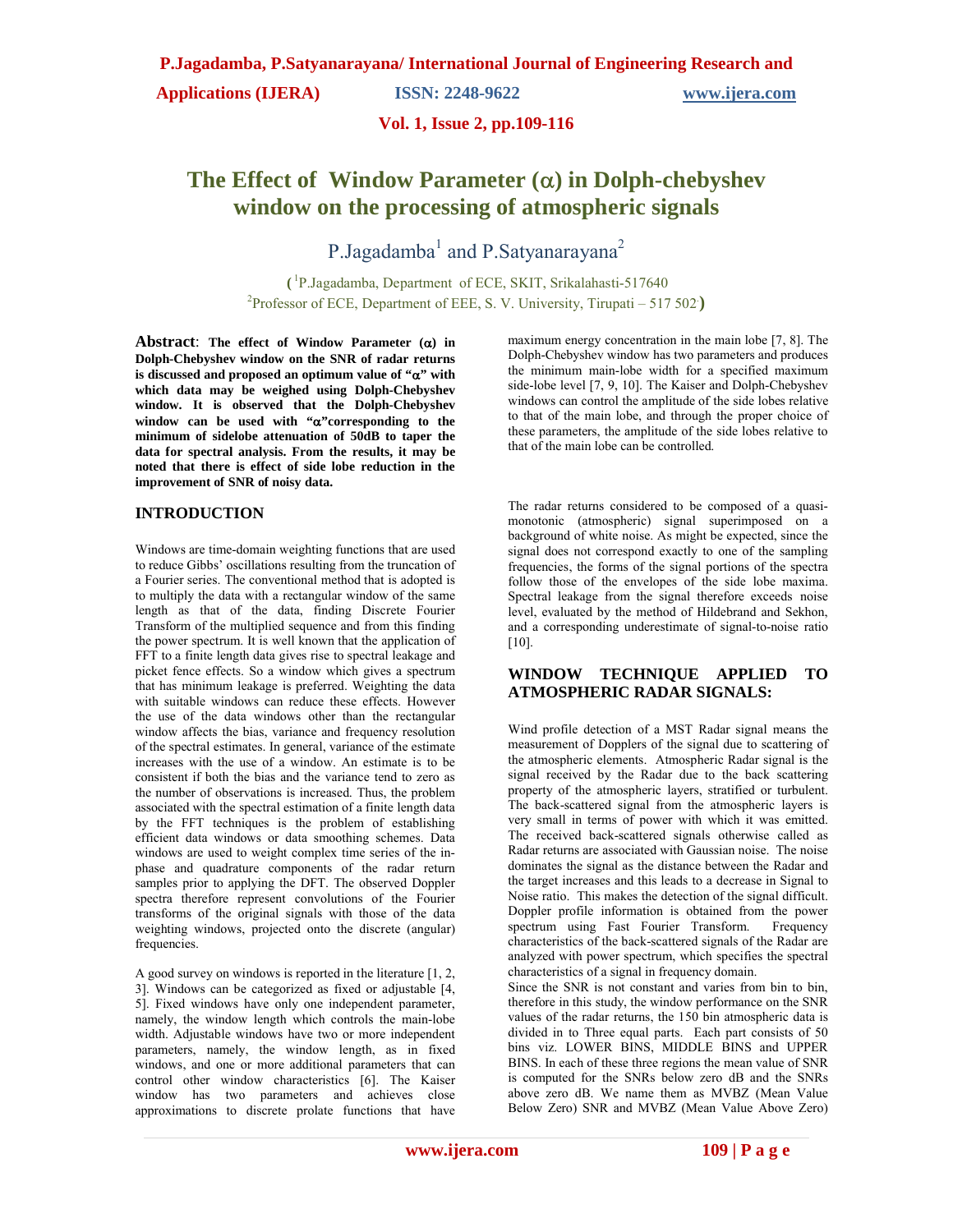**Applications (IJERA) ISSN: 2248-9622 www.ijera.com** 

#### **Vol. 1, Issue 2, pp.109-116**

SNR respectively. The SNR computation is based on the above terminology using the various windows found in the literature and is presented in this work.

#### **THE DOLPH- CHEBYSHEV WINDOW**

The optimality criterion addressed by the Dolph- Chebyshev window is that its Fourier transform exhibit the narrowest main-lobe width for a specified (and selectable) side-lobe level[11]. The Fourier transform of this window exhibits equal ripple at the specified side-lobe level. The Fourier Transform of the window is a mapping of the Nth order algebraic Chebyshev polynomial to the N-th order trigonometric Chebyshev polynomial by the relationship  $T_N(X) = COS(Nq)$ . The Dolph-Chebyshev window is defined in terms of uniformly spaced samples of its Fourier Transform. These samples are defined in [2.6].

$$
W(k) = (-1)^{k} \frac{\cosh\left[N\cosh^{-1}(\beta\cos(\pi\frac{k}{N}))\right]}{\cosh[N\cosh^{-1}(\beta)]}
$$
\nwhere  $\beta$  is defined by :  
\n
$$
\beta = \cosh\left[\frac{1}{N}\cosh^{-1}(10^{\frac{-A}{20}})\right]
$$
\nand where  $A = \text{Sidelobe level (in dB)}$   
\n
$$
w(n) = \sum_{k=0}^{N-1} w(k)e^{\int_{-N}^{2\pi} w(k)} \text{ and where } W(N-k) = W(-k)
$$
\n............ (1)

The Fourier Transform of this window exhibits uniform, or constant level side-lobes levels (inherited from the Chebyshev polynomial) and as such contain impulses in its time series. These impulses are located at the window boundaries. Figures 1 and 2 indicate the time and frequency description of a Dolph-Chebyshev window. The Chebyshev, or equal ripple behavior of the Dolph-Chebyshev window can be obtained iteratively by the Remez (or the Equal-Ripple or Parks-Mclellan) Filter design routine For comparison, Figure.1 presents a window designed as a narrow-band filter with 40 dB side lobes and Figure 2 is 80 dB sidelobes.



*Figure: 1 Dolph-Chebyshev (40dB) window and its Fourier Transform.*



*Figure: 2. Dolph-Chebyshev (80dB) window and its Fourier Transform.*

Windows (and filters) with constant level side-lobes, while optimal in the sense of equal ripple approximation, are suboptimal in terms of their integrated side-lobe levels. The window (or filter) is used in spectral analysis to reduce signal bandwidth and then sample rate. The reduction in sample rate causes aliasing. The spectral content in the sidelobes, (the out-of band energy) folds back to the in-band interval and becomes in-band interference. A measure of this unexpected interference is integrated side-lobes, which, for a given main-lobe width, is greater when the side-lobes are equal-ripple. From systems point of view, the window (or filter) should exhibit 6-dB per octave rate of falloff of side-lobe levels. Faster rates of falloff actually increase integrated side-lobe levels due to an accompanying increase in close-in side-lobes as the remote side-lobes are depressed (while holding main-lobe width and window length fixed).

To obtain the corresponding window time samples  $w(n)$ , we simply perform the  $\overline{DFT}$  on the samples  $W(k)$  and then scale for unity peak amplitude.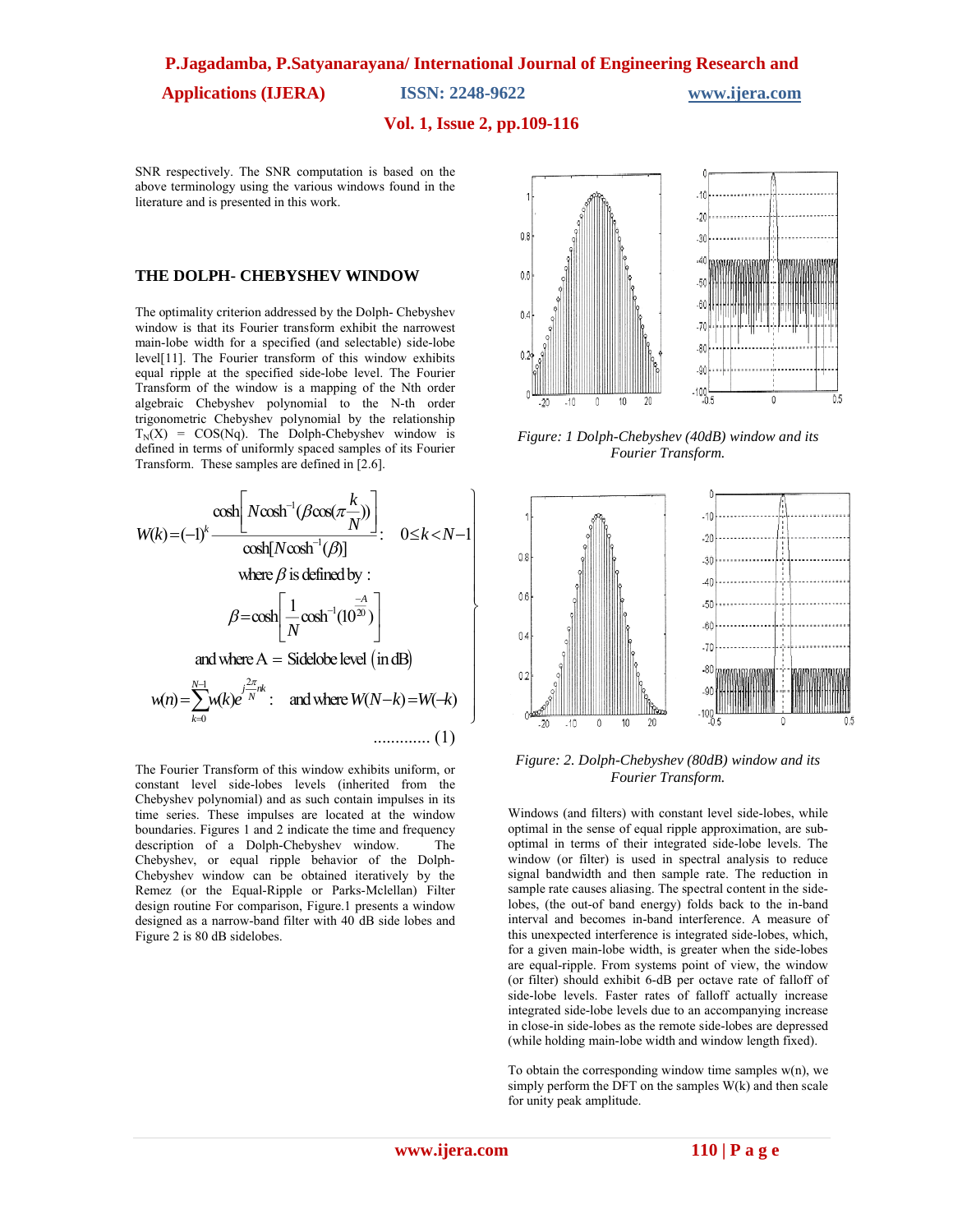**Applications (IJERA) ISSN: 2248-9622 www.ijera.com** 

### **Vol. 1, Issue 2, pp.109-116**

The parameter " $\alpha$ " represents the logarithm of the ratio of main-lobe level to sidelobe level. Thus a value of " $\alpha$ " equal to 3.0 represents sidelobes 3.0 decades down from the main lobe, or sidelobes 40.0 dB below the main lobe. In this chapter the variation of SNR is considered as a function of

side lobe attenuation in dB (i.e." $\alpha$ " in dB). The  $(-1)^k$ alternates the sign of successive transform samples to reflect the shifted origin in the time domain.

In contrast to the other windows, the Dolph-Chebyshev window has two parameters: the length of the sequence N and a shape parameter " $\alpha$ ". As the length of the window is fixed to 512 data points in case of MST Radar data used, the shape parameter " $\alpha$ " can be varied. As the parameter increases the side lobe level of the frequency response decreases. In this chapter, the SNR variation of MST radar data as a function of side lobe attenuation has been investigated.

#### **DOLPH - CHEBYSHEV WINDOW APPLIED TO ATMOSPHERIC RADAR SIGNALS:**

The specifications of the data selected given in Table.1. The SNR analysis is performed on MST Radar data corresponds to the lower stratosphere obtained from the NARL, Gadanki, India. The Radar was operated in Zenith X, Zenith Y, North, South, West and East with an angle of  $10^{\circ}$  from the vertical direction. The data obtained from the six directions are used to carry on the analysis. The computation using Dolph-Chebyshev window is done to study of the effect of " $\alpha$ " on the SNR of the radar returns.

#### **Lower Stratosphere (up to 30 Km) -MST RADAR, Gadanki, India**

| No. of Range Bins               |  | 150         |              |
|---------------------------------|--|-------------|--------------|
| No. of FFT points               |  | 512         |              |
| No. of Coherent Integrations:   |  | 64          |              |
| No. of Incoherent Integrations: |  |             |              |
| Inter Pulse Period              |  | $1000$ usec |              |
| Pulse Width                     |  |             | 16usec       |
| Beam                            |  |             | $10^{\circ}$ |

| <b>Period of Observation</b>  | <b>July 2008</b>       |
|-------------------------------|------------------------|
| Pulse Width                   | $16 \mu s$             |
| Range resolution              | 150 m                  |
| Inter Pulse Period            | $1000$ $\mu$ s         |
| No of Beams                   | 6 (E10y, W10y, Zy, Zx, |
|                               | $N10x$ , $S10x$        |
| No of FFT points              | 512                    |
| No of incoherent integrations |                        |
| Maximum Doppler Frequency     | 3.9 Hz                 |
| Maximum Doppler Velocity      | $10.94 \text{ m/s}$    |
| Frequency resolution          | $0.061$ Hz             |
| Velocity resolution           | $0.176$ m/s            |

*Table 1 Specifications of the MST Radar, India data on which the analysis is performed.*

- E10y = East West polarization with off zenith angle of  $10<sup>0</sup>$
- $W10y$  = East West polarization with offzenith angle of  $10<sup>0</sup>$
- $N10x = North South polarization with off$ zenith angle of  $10<sup>0</sup>$
- $S10x =$  North South polarization with offzenith angle of  $10<sup>0</sup>$

The implementation scheme is presented here.

- a) Compute the Dolph-Chebyshev window with specified  $\alpha$ .
- b) Taper the radar data with the Dolph-Chebyshev window parameters specified.
- c) Perform the Fourier analysis of the above tapered data.
- d) Compute the SNR
- e) Compute the Mean Value Below Zero SNRs (MVBZ)
- f) Compute the Mean Value Above Zero SNRs (MVAZ)
- g) Up date the value of  $\alpha$  and repeat the steps (b)-(f).

#### **RESULTS AND DISCUSSION:**

The SNR computation discussed above for the six sets of Radar data is carried on and presented in Figures 3(a)-(f) and Figures  $4(a)-(f)$ . From Figures  $3(a)-(f)$ , in the case of East beam,SNRs (MVBZ) for the entire 150 bins taken into account, increases with the sidelobe attenuation factor " $\alpha$ ". But in the case of West, North and South beams there is no appreciable change observed. In the case of Zenith-X and Zenith-Y beams, MVBZ increases with the sidelobe attenuation of 20-30dB and decreases beyond 30dB. This may be attributed to the fact that the generation mechanism of the zenith beams is different [42]. On the other hand in all the Six-sets of data, the Mean value of the Above zero SNRs (MVAZ) increases with sidelobe attenuation " $\alpha$ ". It attains a steady value when " $\alpha$ " is in between 60-70dB.

From the Figures  $3(a)$ -(f) it is also observed that for the lowermost 50 bins, the MVBZ and MVAZ are not improved appreciably. Moreover, a slight and marginal decrease in both SNR's is observed. For the middle 50bins and the uppermost 50 bins the increase in MVBZ values is almost  $3dB - 9dB$  when sidelobe attenuation " $\alpha$ " reaches a value around 50dB-60dB. Further slight improvement is also seen when " $\alpha$ " is increased beyond 60dB. This result is important since the back-scattered signal from the middle and uppermost bins is very weak and improvement in SNR demands for the design of windows with good sidelobe behaviour for spectral estimation.

Noting the above observations, it is concluded that the Dolph-Chebyshev window can be used with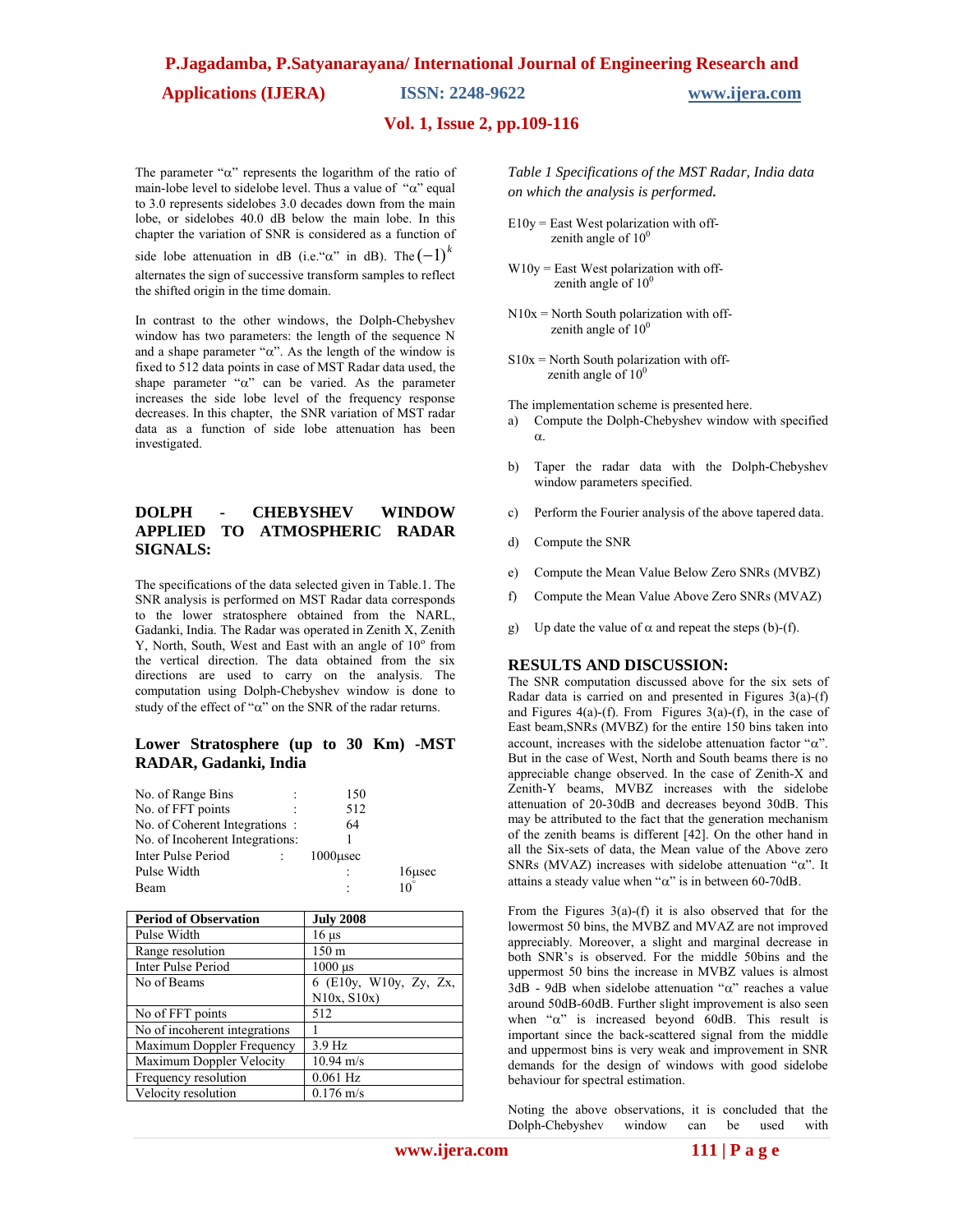**Applications (IJERA) ISSN: 2248-9622 www.ijera.com** 

### **Vol. 1, Issue 2, pp.109-116**

" $\alpha$ "corresponding to the minimum of sidelobe attenuation of 50dB to taper the data for spectral analysis. The results also suggest that there is effect of side lobe reduction in the improvement of SNR of noisy data and the design of optimal windows.



*Figure.3(c): AVERAGE SNR NORTH Beam*



*Figure.3(d): AVERAGE SNR SOUTH Beam*



*Figure.3(e): AVERAGE SNR ZENITH-X Beam*



*Figure.3(f): AVERAGE SNR ZENITH-Y Beam*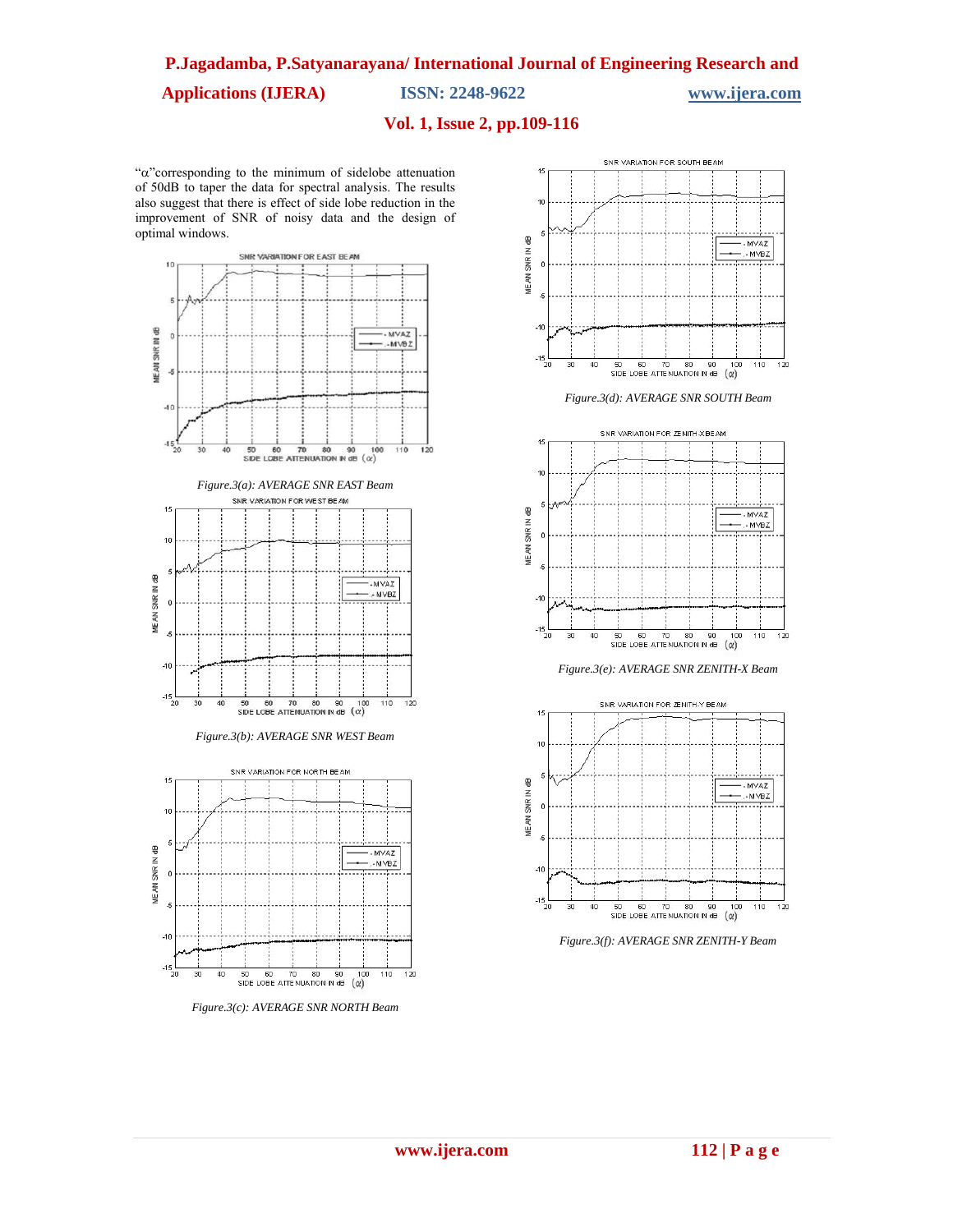**Applications (IJERA) ISSN: 2248-9622 www.ijera.com** 

# **Vol. 1, Issue 2, pp.109-116**



*Figure.4(a)(i): AVERAGE SNR Lower Bins - East Beam*



*Figure.4(a)(ii): AVERAGE SNR Middle Bins - East Beam*



*Figure.4(a)(iii): AVERAGE SNR Upper Bins - East Beam*



*Figure.4(b)(i): AVERAGE SNR Lower Bins - West Beam*



*Figure.4(b)(ii): AVERAGE SNR Middle Bins - West Beam*



*Figure.4(b)(iii): AVERAGE SNR Uppder Bins - West Beam*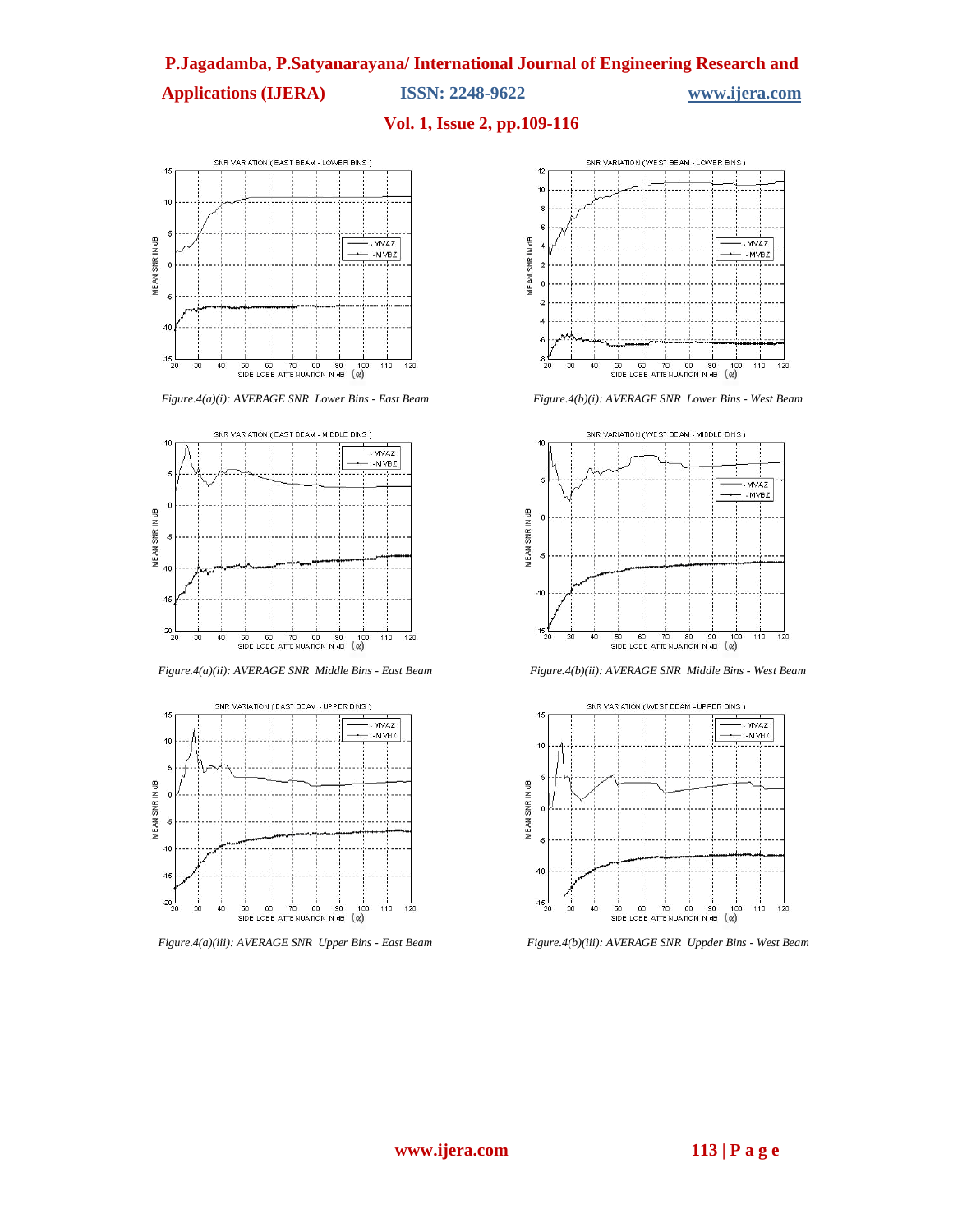## **Applications (IJERA) ISSN: 2248-9622 www.ijera.com**

# **Vol. 1, Issue 2, pp.109-116**



*Figure.4(c)(i): AVERAGE SNR Lower Bins - North Beam*



*Figure.4(c)(ii): AVERAGE SNR Middle Bins - North Beam*



*Figure.4(c)(iii): AVERAGE SNR Upper Bins - North Beam*



*Figure.4(d)(i): AVERAGE SNR Lower Bins - South Beam*



*Figure.4(d)(ii): AVERAGE SNR Middle Bins – South Beam* SNR VARIATION (SOUTH BEAM - UPPER BINS)



*Figure.4(d)(iii): AVERAGE SNR Upper Bins - South Beam*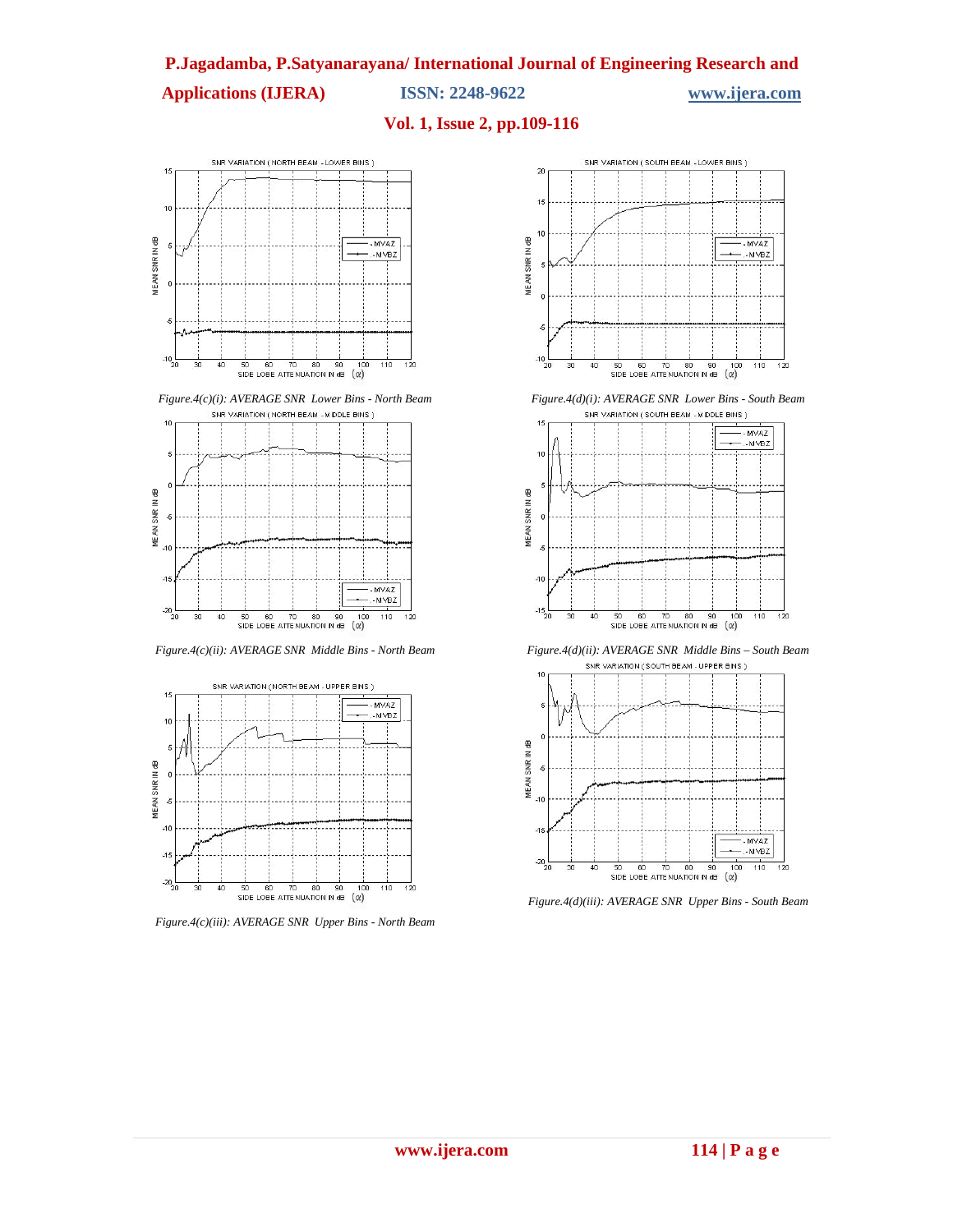## **Applications (IJERA) ISSN: 2248-9622 www.ijera.com**

### **Vol. 1, Issue 2, pp.109-116**



*Figure.4(e)(i): AVERAGE SNR Lower Bins – Zenith-X Beam*



*Figure.4(e)(ii): AVERAGE SNR Middle Bins – Zenith-X Beam*



*Figure.4(e)(iii): AVERAGE SNR Upper Bins – Zenith-X Beam*



*Figure.4(f)(i): AVERAGE SNR Lower Bins – Zenith-Y Beam*



*Figure.4(f)(ii): AVERAGE SNR Middle Bins – Zenith-Y Beam*



*Figure.4(f)(iii): AVERAGE SNR Upper Bins – Zenith-Y Beam*

#### **References:**

- 1. Marple. S.L., Jr., Digital Spectral Analysis with Applications, Prentice-Hall, Inc., Englewood Cliffs, NJ, 1987.
- 2. Kay. S.M., Modern Spectral Estimation, Prentice-Hall, Inc., Englewood Cliffs, NJ, 1988.
- 3. Harris. F.J., on the use of windows for harmonic analysis with the discrete Fourier transform, Proc. IEEE, 66, pp.51-83 1978.